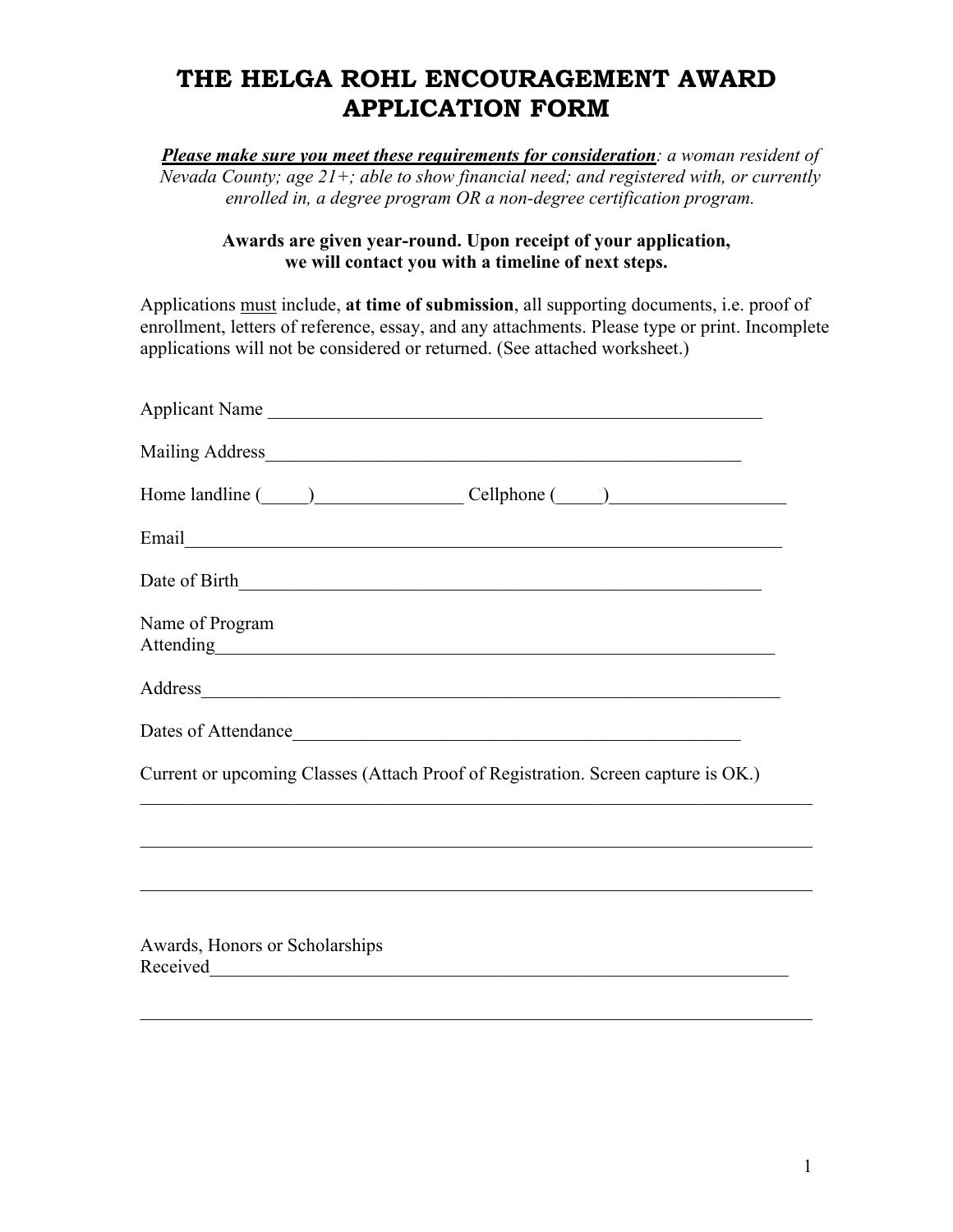Professional Goal(s) Plans After Completing the Program Employment & Volunteer Activities  $\mathcal{L}_\mathcal{L} = \mathcal{L}_\mathcal{L} = \mathcal{L}_\mathcal{L} = \mathcal{L}_\mathcal{L} = \mathcal{L}_\mathcal{L} = \mathcal{L}_\mathcal{L} = \mathcal{L}_\mathcal{L} = \mathcal{L}_\mathcal{L} = \mathcal{L}_\mathcal{L} = \mathcal{L}_\mathcal{L} = \mathcal{L}_\mathcal{L} = \mathcal{L}_\mathcal{L} = \mathcal{L}_\mathcal{L} = \mathcal{L}_\mathcal{L} = \mathcal{L}_\mathcal{L} = \mathcal{L}_\mathcal{L} = \mathcal{L}_\mathcal{L}$ Outside Interests Essay: provide as a separate sheet. See the Worksheet for details.

Mail your completed application with all attachments and completed worksheet to: BPWNC – HREA P.O. Box 291 Grass Valley, CA 95945

## **IF YOU NEED HELP FILLING OUT THE APPLICATION OR HAVE ANY QUESTIONS AT ALL, PLEASE CONTACT A SCHOLARSHIP BOARD MEMBER At** bpwncscholarship@gmail.com

Candidates will be evaluated by the BPW Scholarship Committee as follows:

- 1. Goals
- 2. Essay
- 3. Financial Need
- 4. Current Letters of Reference: one from an employer, volunteer manager or instructor, and the other a character reference (such as from a friend or co-worker)
- 5. Forms and paperwork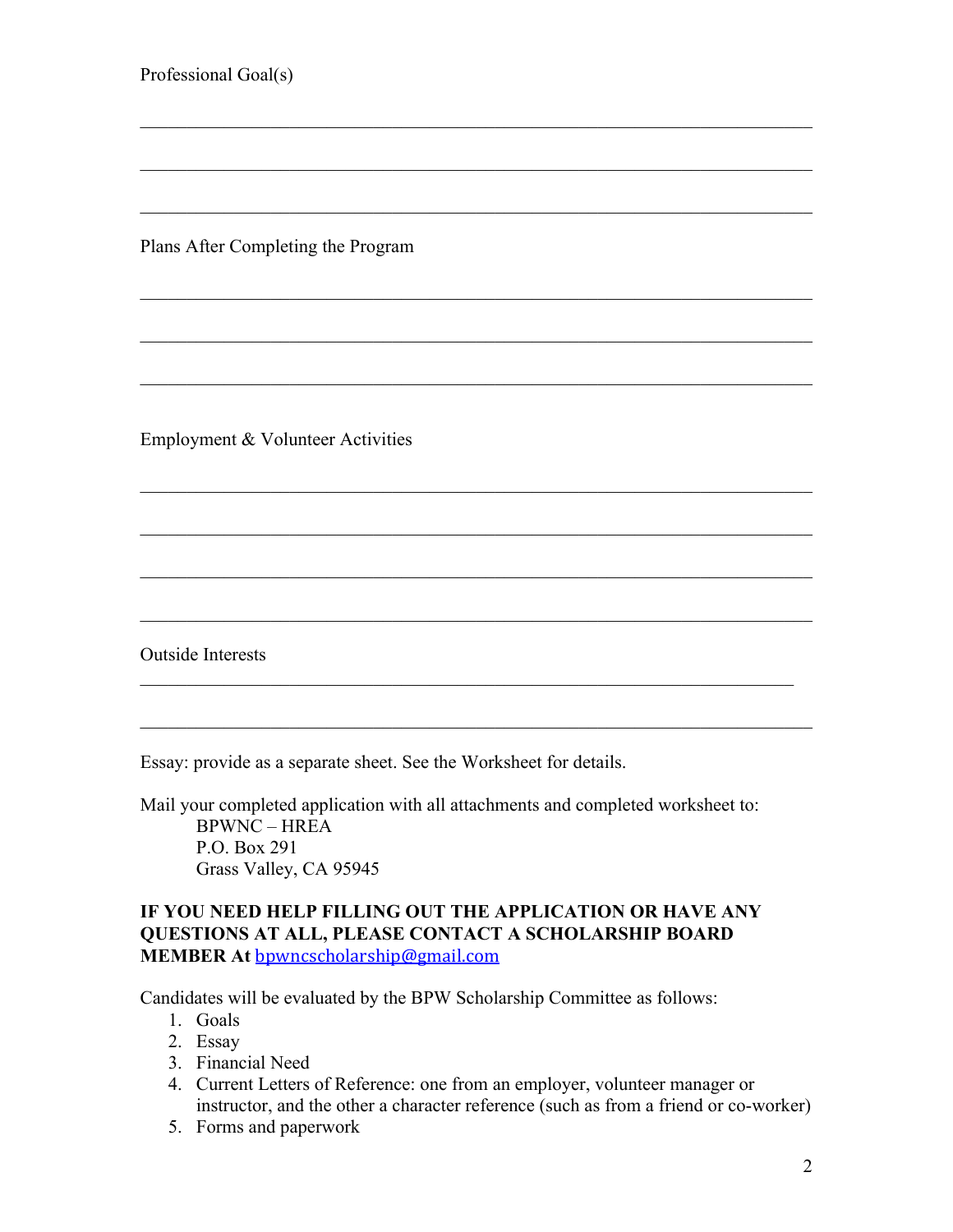# **FINANCIAL STATEMENT**

Please provide your best estimates of **MONTHLY** income and expenses. Use "NA" for any section not applicable. For non-monthly expenses (e.g., car repair & insurance), estimate your annual expense and divide by 12.

| <b>INCOME each month</b>                                 | Ś |
|----------------------------------------------------------|---|
| Wages/Salary                                             |   |
| Public Assistance (incl. SNAP/TANF, housing assistance,  |   |
| Social Security/ Disability, WIC, food stamps, etc.)     |   |
| Child Support/Spousal Support                            |   |
| Other Income source                                      |   |
| Scholarships, Grants, Financial aid                      |   |
| *Other income non-monthly (including from family,        |   |
| friends, spouse, roommate, etc.)                         |   |
| <b>TOTAL INCOME</b>                                      |   |
|                                                          |   |
| <b>EXPENSES each month</b>                               |   |
| Rent/Mortgage/Property Taxes                             |   |
| Home/Renters Insurance                                   |   |
| <b>Car Payments</b>                                      |   |
| Car Insurance, Car Repairs/Maintenance                   |   |
| Other Loan Payments                                      |   |
| <b>Health Insurance</b>                                  |   |
| Food: Groceries, fast food, dining out                   |   |
| Utilities: Gas/Propane, Electricity, Trash, Water, Sewer |   |
| Child Care/Elder Care                                    |   |
| Cable/Television/Internet                                |   |
| Telephone/Cell Phone                                     |   |
| Gas/Parking                                              |   |
| Education/Tuition/Fees                                   |   |
| Credit Card(s) payments                                  |   |
| <b>Other Personal Expense</b>                            |   |
| *Other                                                   |   |
| <b>TOTAL EXPENSES</b>                                    |   |

**\*Remember to include income and expenses that do not occur on a monthly basis.** 

I certify that the above information is true and correct to the best of my ability.

Date Name